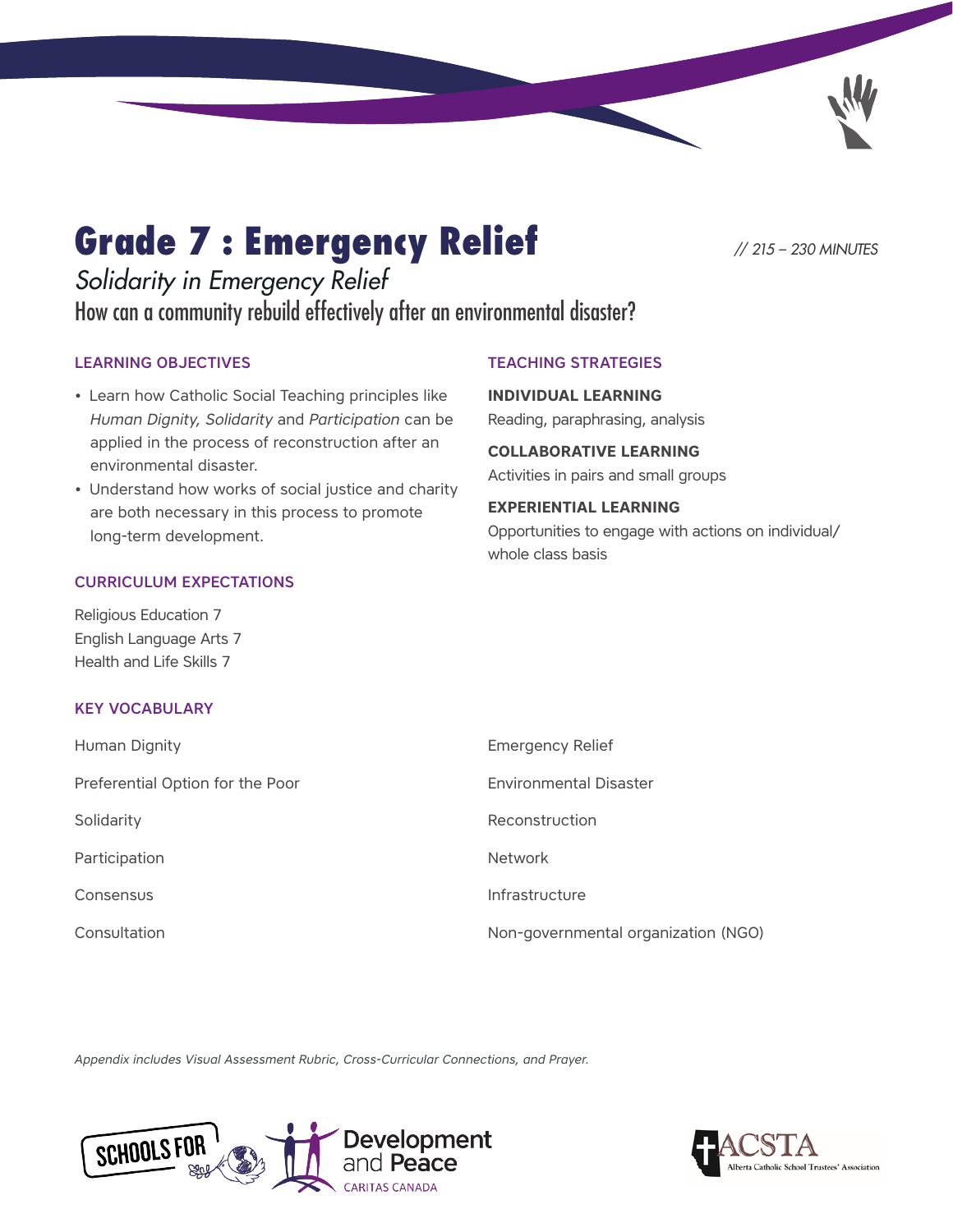### PRINCIPLES OF CATHOLIC SOCIAL TEACHING [www.devp.org/cst](http://www.devp.org/cst)

**Human Dignity:** Every person is created in the image of God and is to be treated with respect. We have to think about the whole person: their mind, body, heart, soul, and environment. We have to recognize what we have in common and celebrate our diversity.

**Solidarity:** As members of one global family, we are committed to the good of every person and group, and responsible to one another. Even if we are different, we are our sisters' and brothers' keepers, called to love one another.

**Participation:** Every person belongs to a community, and has the right and responsibility to contribute to the community. Only when each member is involved, according to his or her gifts, is the community complete.

**Preferential Option for the Poor:** We must ensure every person's needs are met. The needs of those who are poor, vulnerable, hurt and sick must come first.

PREPARATION // 60 MINUTES

### READING AND VIDEO

- Review the principles of Catholic Social Teaching. See https://www.devp.org/en/cst
- Development and Peace. (2014). After the Tsunami Rebuilding our Villages, our Lives. [Video File]. Retrieved from: https://www.youtube.com/watch?v=BGq6a0rIA8Y

### MATERIALS

- A sheet of paper for each pair of students (Minds On activity)
- Bags or containers to hold different coloured tokens/ poker chips/ candy (1 per pair)
- 30 tokens/ poker chips/ candy per pair in 5 different colours *For a class of 30, would need 450 tokens/ poker chips/ candy*
- Timers (can be cell-phone timers)

### PREPARATION

- **• For the Minds On activity:** Fill each bag/container with 5 different coloured tokens/poker chips/candy for a total of 30 tokens per bag/container. Prepare one bag/container per pair of students.
- **• For the vocabulary activity:** Write each of the words (except NGO) on an individual sheet of paper. Distribute one to each group (there should be at least 10 groups).

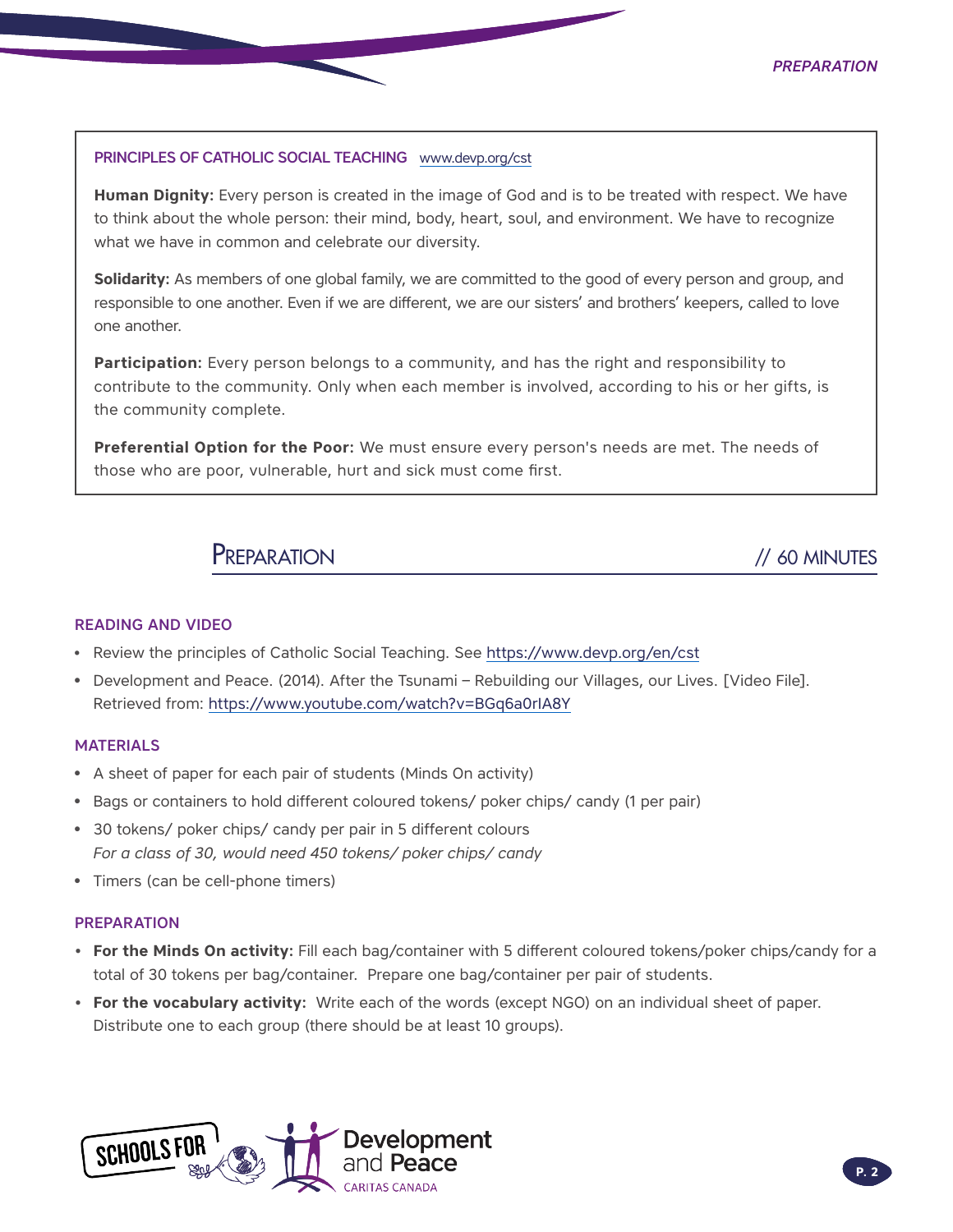### SEE // 95 MINUTES

*See*

### MINDS ON (HOOK) // 20 MINUTES

Divide the classroom into pairs. Each pair is given a bag/container of different coloured tokens and a timer.

The task is to empty the bag/container and sort the 30 tokens into piles by colour. For this task, one student will do the sorting, while the other partner times but does not participate in the sorting. The student who is timing, records the time on a sheet of paper.

This task will be repeated in groups of three or four students, who will also sort one bag/container of differentcoloured tokens. One member of the group is still required to time the activity, so two or three members will have to work together to sort the tokens.

Have students compare their two times (individual and group).

### **Teacher:**

- *Which method of sorting tokens was faster? Why?*
- *If you had to do this again, what would you do differently? The same?*

Share with the students that working in a group to solve problems can lead to faster results, and then ask the students what they consider to be the benefits of solving problems together. Invite the students to consider how these benefits may apply to people trying to rebuild their homes and communities after an emergency such as a tsunami or hurricane.

Ensure the following points are covered:

- Working together helps people feel good
- Working together helps people get to know each other and build community
- Collaboration allows people to work more quickly on creating solutions for their situation
- Collaborative decision making, such as consensus building, allows everyone to share their ideas, and to validate everyone's contribution

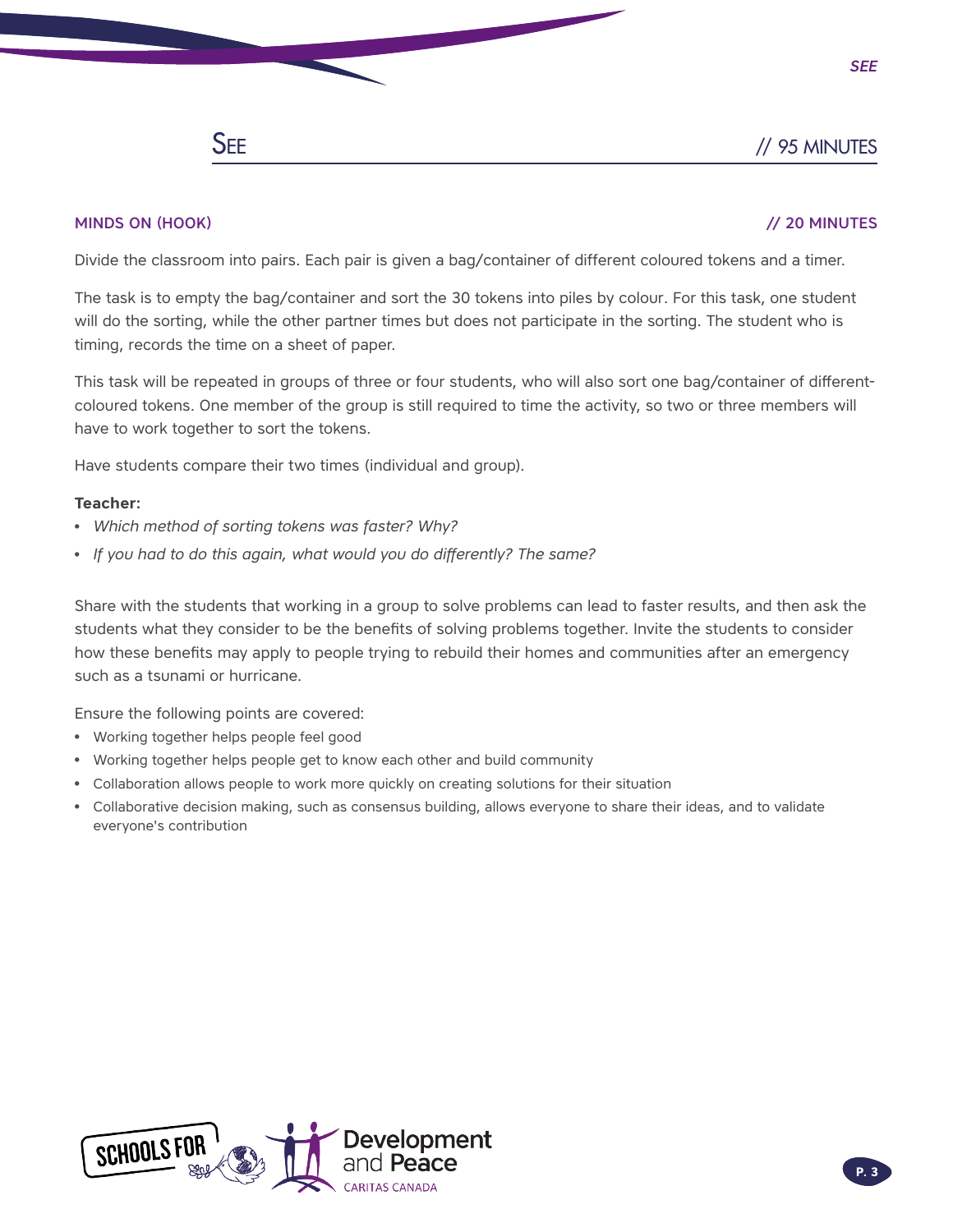### VOCABULARY ACTIVITY // 15 MINUTES

The teacher explains to the class that when international relief agencies provide aid to people in a disaster situation, there are certain words or terms that agencies often use.

List these vocabulary words for the students, having them write them as appropriate: *Preferential Option for the Poor, Human Dignity, Solidarity, Participation*, consensus, consultation, relief, reconstruction, network, infrastructure, non-governmental organization (NGO). (Later in the exercise, some words or terms will be identified as blue; some as red).

Some words or terms, such as *Human Dignity, Solidarity, Participation,* and the *Preferential Option for the Poor* are important principles of Catholic Social Teaching. These principles inspire and guide the approach to providing emergency relief of Catholic international development agencies such as Development and Peace. You can mention that later the class will watch a video that shows how these principles can be applied in responding to emergency situations caused by environmental disasters.

### **NON-GOVERNMENTAL ORGANIZATIONS (NGOS)**

A **non-governmental organization (NGO)**, is any non-profit, voluntary group of citizens which is organized on a local, national or international level. Task-oriented and driven by people with a common interest, NGOs perform a variety of service and humanitarian functions, bring citizen concerns to governments, advocate and monitor policies, and encourage political participation through provision of information.

- Some are organized around specific issues, such as human rights, environment or health.
- They provide analysis and expertise, serve as early warning mechanisms and help monitor and implement international agreements.
- Many NGOs that work on emergency relief and international development send Canadians to work internationally, as project leads and as workers and volunteers on various projects.

The Canadian Catholic Organization for Development and Peace, an NGO, goes further.

Read the Development and Peace mission statement and ask students to put their hands up quickly and briefly if they hear one of the new vocabulary words, or a word they are familiar with from Catholic Social Teaching.

*Development and Peace is a democratic movement for international* solidarity *and supports partners in the Global South in the pursuit of alternatives to unjust social, political and economic structures.* 

*It also educates the Canadian population about the causes of impoverishment of peoples and mobilizes actions for change in Canada and globally. It supports women in their search for social and economic justice.*

*Development and Peace, the official development organization of the Canadian Catholic Church, is*  inspired by the values of the Gospel, particularly "the Preferential Option for the Poor."

### **Teacher:**

- *Which words or terms did you hear in this mission statement that are part of our vocabulary list? (These should include* Solidarity, Preferential Option for the Poor*…)*
- *Can anyone talk about what the* Preferential Option for the Poor *means? (It reminds us that the needs of those who are poor, vulnerable, hurt and sick must come first.)*



*See*

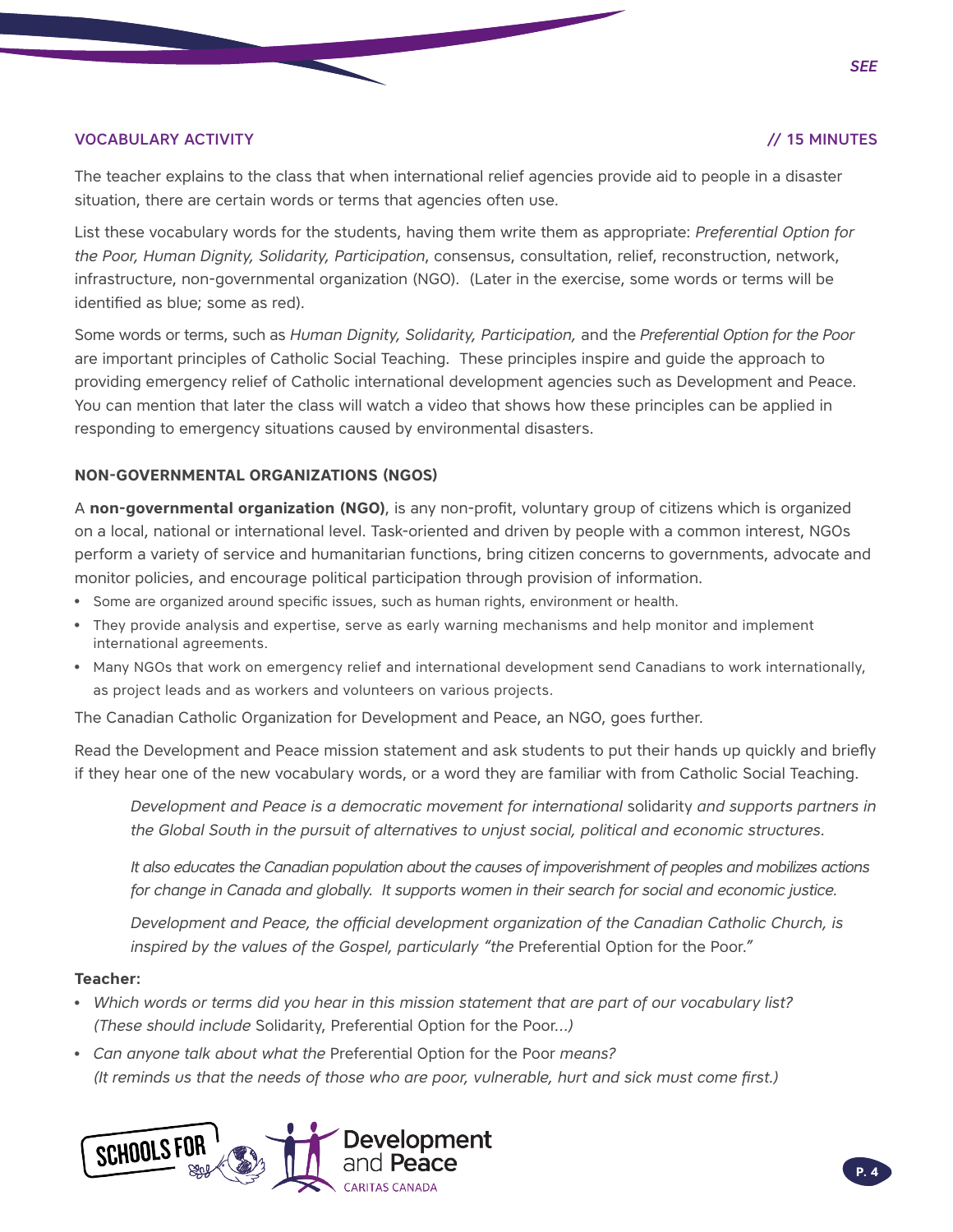### WORD DEFINITIONS IN RED AND BLUE // 30 MINUTES

Divide students into 10 groups, and provide each group with a sheet of paper with one of the words or terms on it. Each word is either "red" or "blue." Indicate the corresponding colour of the words, either by font colour, stickers, underline or circling in the appropriate colour.

| <b>BLUE WORDS</b>                | <b>RED WORDS</b> |  |  |
|----------------------------------|------------------|--|--|
| Human Dignity                    | Relief           |  |  |
| Solidarity                       | Reconstruction   |  |  |
| Consensus                        | <b>Network</b>   |  |  |
| Preferential Option for the Poor | Infrastructure   |  |  |
| Consultation                     |                  |  |  |
| Participation                    |                  |  |  |

Students can use online or print dictionaries and/or resources to define their term in words they understand. They then create a visual representation of what the term means to them. They can include words, examples and images on their paper.

The papers stay on the desks or tables. Student groups rotate throughout the workspaces and they may add to the posters of the other groups if they have ideas that are applicable.

### AFTER THE TSUNAMI: VIDEO VIEWING AND DEBRIEF **AFTER THE TSUNAMI:** VIDEO VIEWING AND DEBRIEF

Next, the whole class views the video "After the Tsunami – Rebuilding our villages, our lives." Introduce the 2004 tsunami that affected many countries around the Indian Ocean in Southeast Asia. One of the places hardest hit was the northwest coast of Indonesia, a place called Banda Aceh, whichwas the area closest to the epicenter of the earthquake which caused the tsunami. An estimated 168,000 people in Banda Aceh died. A further 500,000 were displaced.

**Teacher:** *This Development and Peace video shows how* Participation, Solidarity, *the* Preferential Option for the Poor *and respect for* Human Dignity *guided the way in which emergency relief funds were used to help a community after a devastating 2004 tsunami. The residents of Banda Aceh, Indonesia, were able to rebuild their housing and community more quickly because they were actively involved in the project right from the start. Development and Peace emergency relief funds come from Catholics across Canada. The film may be difficult to watch in places.*

### **Checking in after the screening:**

Some images in this video may be disturbing to some of the students, especially if they have gone through a similar experience. It may be helpful to pause for a moment of silence after the screening to let feelings settle.

To initiate a discussion about the video, you can ask the students to share one or two initial impressions. Encourage the group to identify scenes, images or sequences they found most interesting. Talk about those scenes before moving on to a discussion of the content in the video in the exercise below.

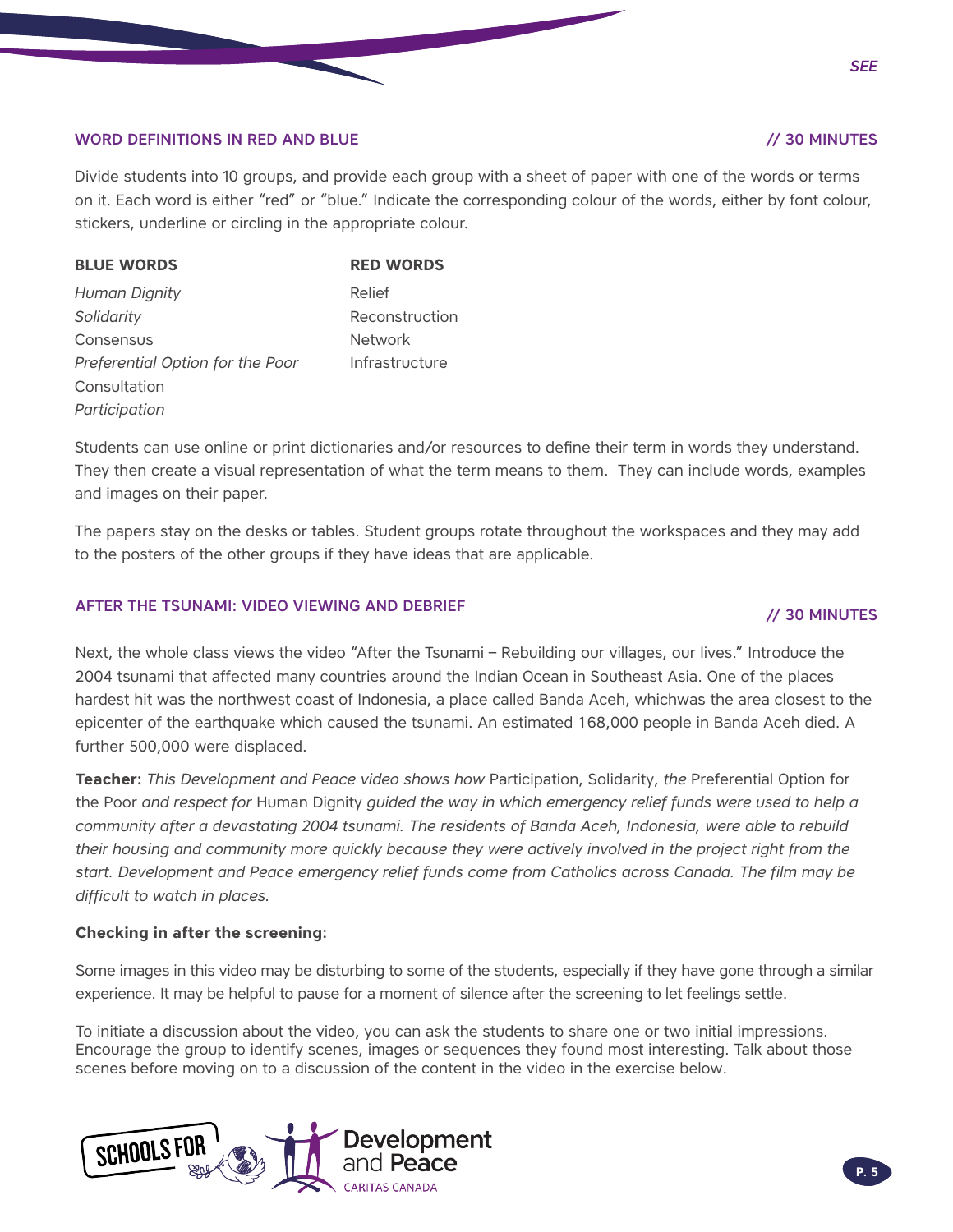*Judge*

### CONTENT DEBRIEFING ACTIVITY: INSIDE/OUTSIDE CIRCLE

The class forms two circles with one circle inside the other. The students forming the inner circle face outwards, to facilitate conversation with a partner in the outer circle.

Pose one of the questions below, give 10 seconds of silent thinking time and then assign students in either the inner or outer circle to respond first. Once they have responded, the partner they are facing will have the opportunity to voice their own answer to the question posed. At the teacher's discretion, the outside circle can rotate three students to the right and either repeat the question or pose a new question. Repeat the procedure as many times as teacher wants, depending on the group.

Help the students make the link between the community's participation in the planning process, respect for human dignity, and their commitment to rebuilding the affected community quickly by asking questions such as:

- How were villagers involved in the rebuilding of their village? How were the principles of *Participation* and *Solidarity* applied?
- What is the impact does the application of the principles of *Participation* and *Solidarity* have on the villagers and the reconstruction?
- What needs are met through this process? (Ensure students understand this method addresses mental health, emotional recovery, relationship healing, environmental relationship, employment needs, etc, as well as the physical need for housing).
- When you think of who participated in this reconstruction process, was it fair?
- How would you compare these impacts to a method where foreign workers, such as Canadians, are sent over to do the reconstruction?
- How do you think these villagers might apply what they have learned from this experience to the future of their community?

### CONCEPT TRAIN

Have students return to their original vocabulary task groups.

Groups with a blue word or term will each visit a group with a red word or term. In some cases, there will be two blue groups visiting one red group. In these new groups they will discuss:

- How their vocabulary words connect to each other and to what they have seen in the video.
- If there was a crisis in their own community, how would they want to be involved in rebuilding? When would they want to start being involved?

Ask them to share their insights with the larger group.

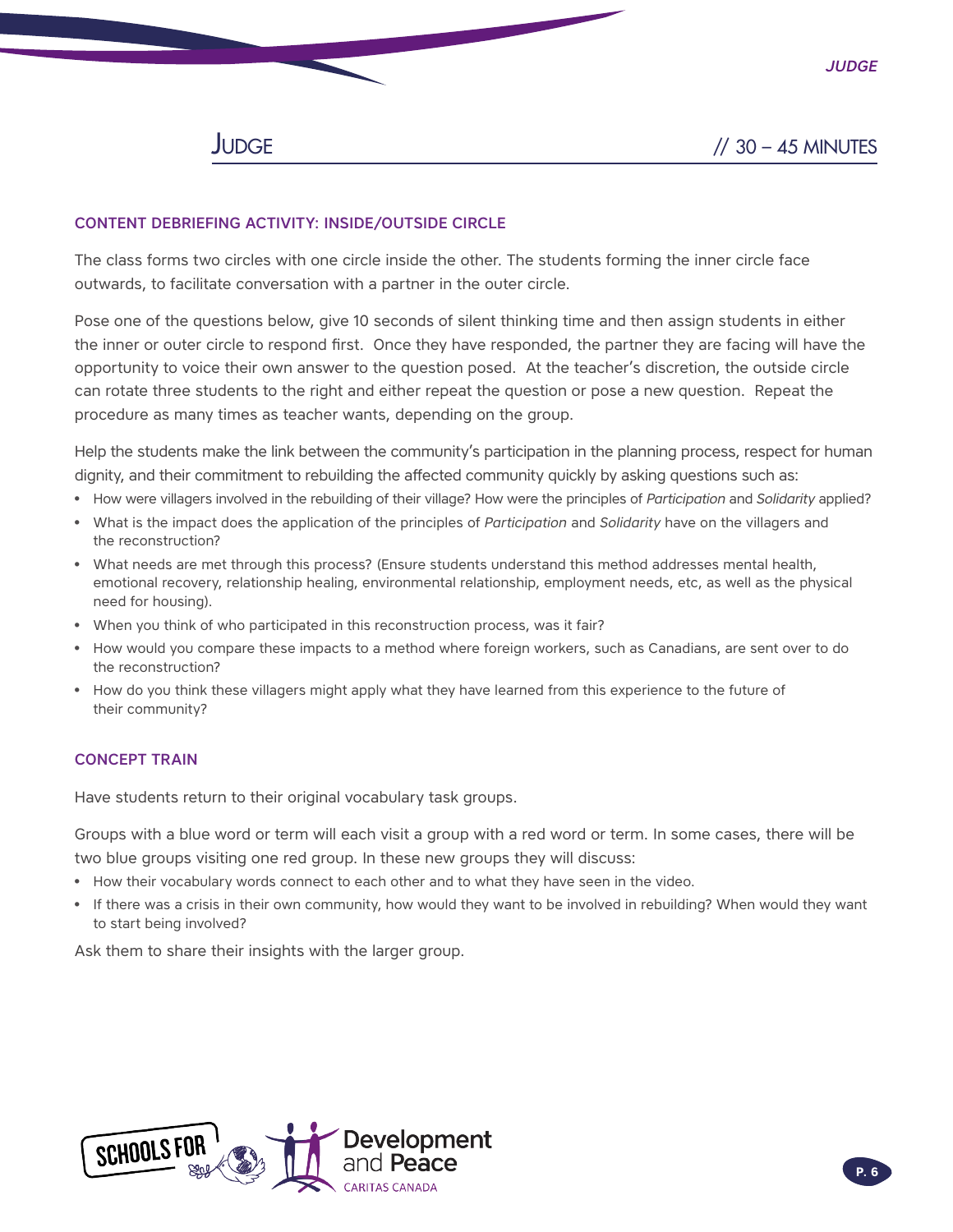*Act*

Begin with Prayer (see Appendix "Prayer" section).

In their original vocabulary task groups (red or blue), the students will create a visual representation of emergency relief based on their word/term and a word/term of the other colour. They will base these on ideas from the tsunami video and their conversations.

The visual representation can be developed as a poster, power point, brochure, Sway, VideoScribe, Glogster, or other choice as approved by the teacher (see the Appendix "Assessment" section).

The visual representations can be shared with the school community through displays in the school or on the school website.

Share your action with us by emailing photos and a short description of your action to [schools@devp.org.](mailto:schools%40devp.org?subject=) You can also tweet us at @devpeace, tag @devpeace in your Intragram post, or find us on Facebook!

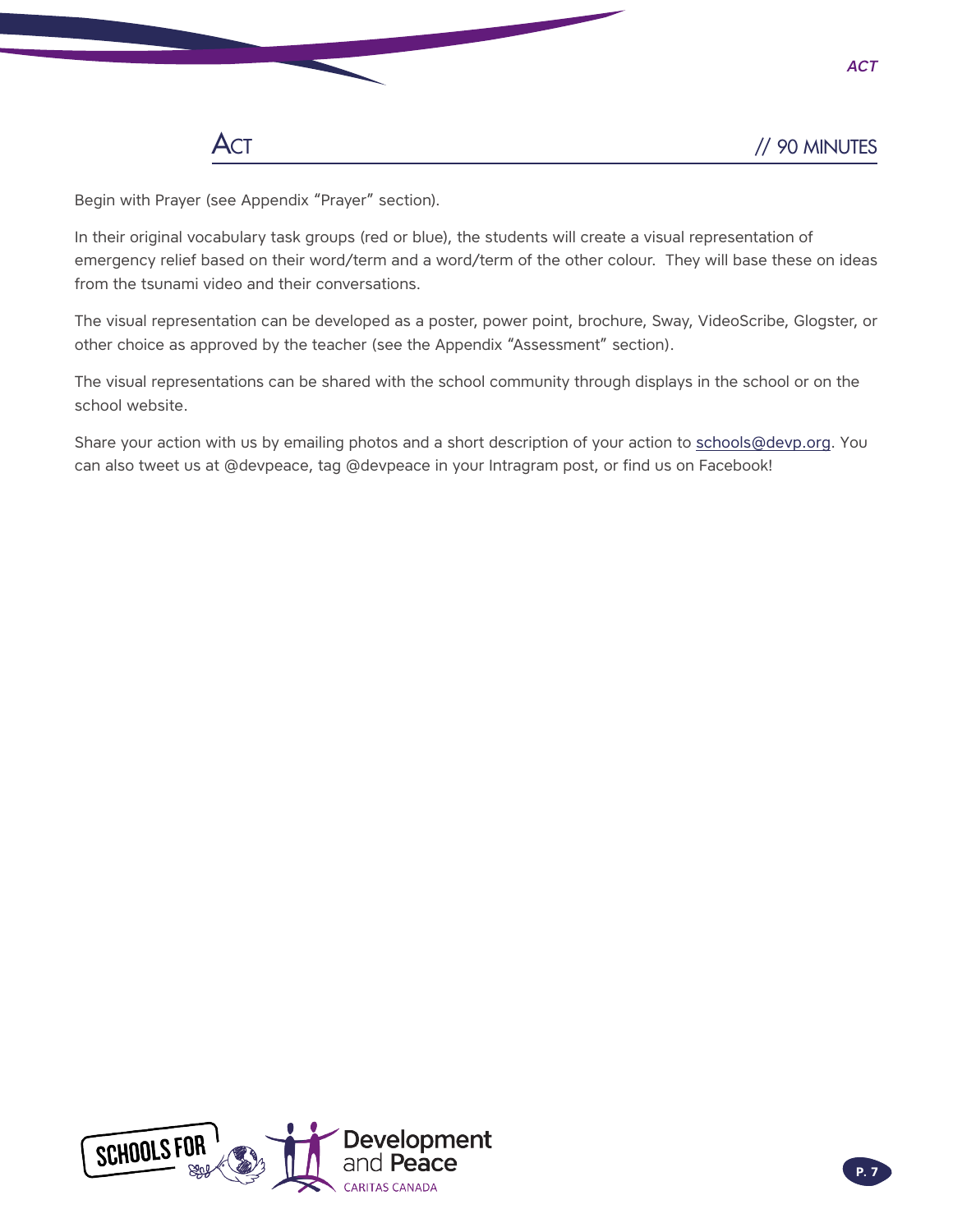## **APPENDIX**

| <b>EVALUATION</b>                   |  |
|-------------------------------------|--|
| Visual Assessment Rubric            |  |
| <b>CROSS CURRICULAR CONNECTIONS</b> |  |
| <b>PRAYER</b>                       |  |
| "A Step Along the Way"              |  |

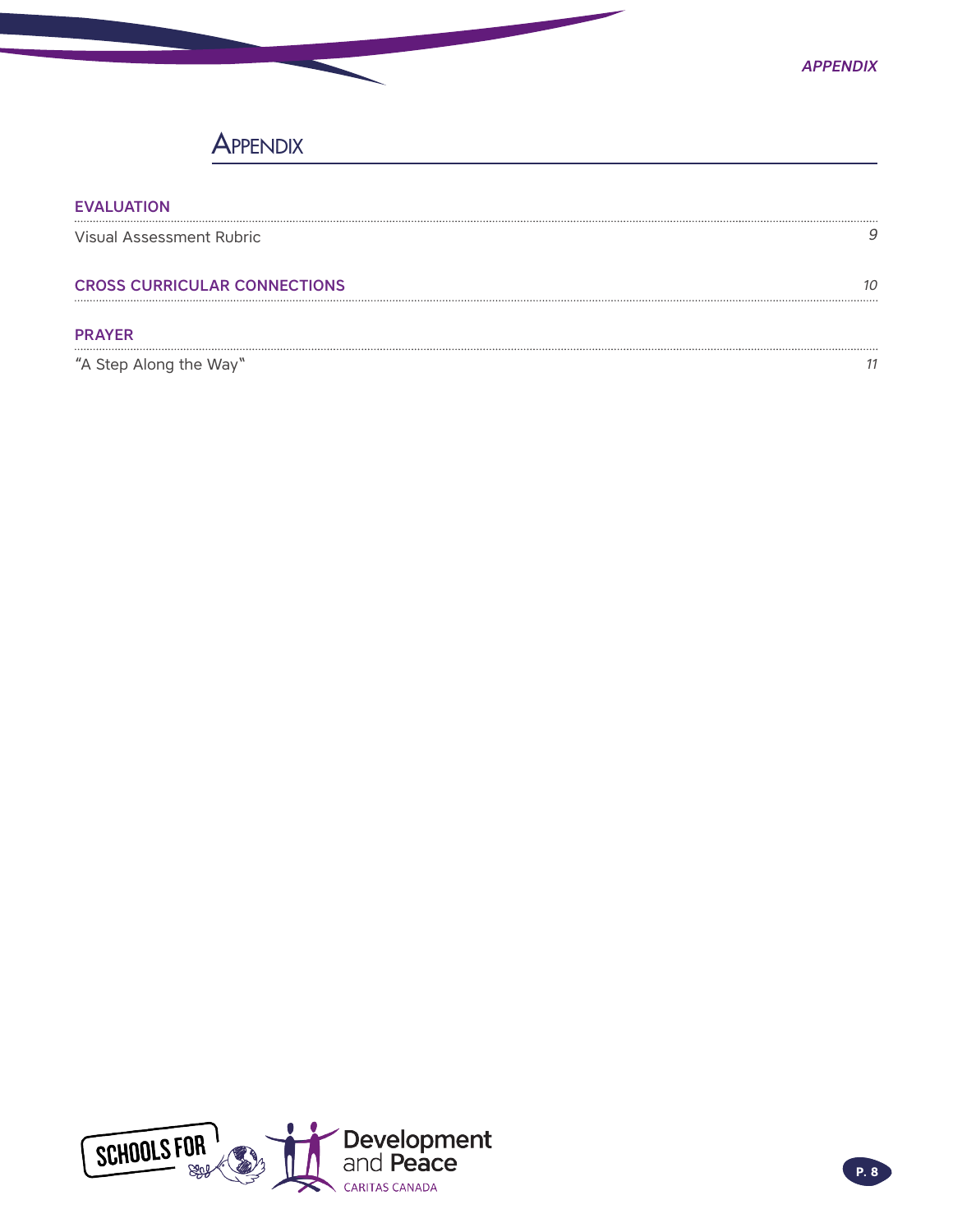### <span id="page-8-0"></span>**Evaluation**

VISUAL ASSESSMENT RUBRIC

| <b>TASK COMPONENT</b>                       | 1                                                                                | $\overline{2}$                                                                   | 3                                                                                | 4                                                                                     |
|---------------------------------------------|----------------------------------------------------------------------------------|----------------------------------------------------------------------------------|----------------------------------------------------------------------------------|---------------------------------------------------------------------------------------|
| <b>DEMONSTRATES</b><br><b>UNDERSTANDING</b> | Demonstrates<br>limited<br>understanding of<br>the text-to-text<br>connections.  | Demonstrates<br>adequate<br>understanding of<br>the text-to-text<br>connections. | Demonstrates<br>good<br>understanding of<br>the text-to-text<br>connections.     | Demonstrates<br>excellent<br>understanding of<br>the text-to-text<br>connections.     |
| <b>VISUALS</b>                              | Limited variety of<br>images used to<br>develop the<br>main idea.                | Adequate images<br>used to develop<br>the main idea.                             | Good variety of<br>images used to<br>develop the<br>main idea.                   | Excellent variety<br>of images used<br>to develop the<br>main idea.                   |
| <b>ORIGINAL IDEAS</b>                       | Few original ideas<br>are evident.                                               | Some original<br>ideas are evident.                                              | Several original<br>ideas are evident.                                           | Many original<br>ideas are evident.                                                   |
| <b>RELEVANT MATERIALS</b>                   | Little material<br>selected is<br>relevant and<br>connected to the<br>main idea. | Some material<br>selected is<br>relevant and<br>connected to the<br>main idea.   | Material selected<br>is mostly<br>relevant and<br>connected to the<br>main idea. | Material selected<br>is all relevant<br>and clearly<br>connected to the<br>main idea. |
| <b>VISUAL IMPACT</b>                        | Overall visual<br>impact is limited.                                             | Overall visual<br>impact is<br>somewhat<br>effective.                            | Overall visual<br>impact is<br>effective.                                        | Overall visual<br>impact is very<br>effective.                                        |
| <b>REPORT</b><br>(IF REQUIRED)              | Accompanying<br>report is<br>insufficient<br>and unclear.                        | Accompanying<br>report is<br>satisfactorily<br>completed with<br>some clarity.   | Accompanying<br>report is generally<br>complete<br>and clear.                    | Accompanying<br>report is<br>complete, clear,<br>and insightful.                      |

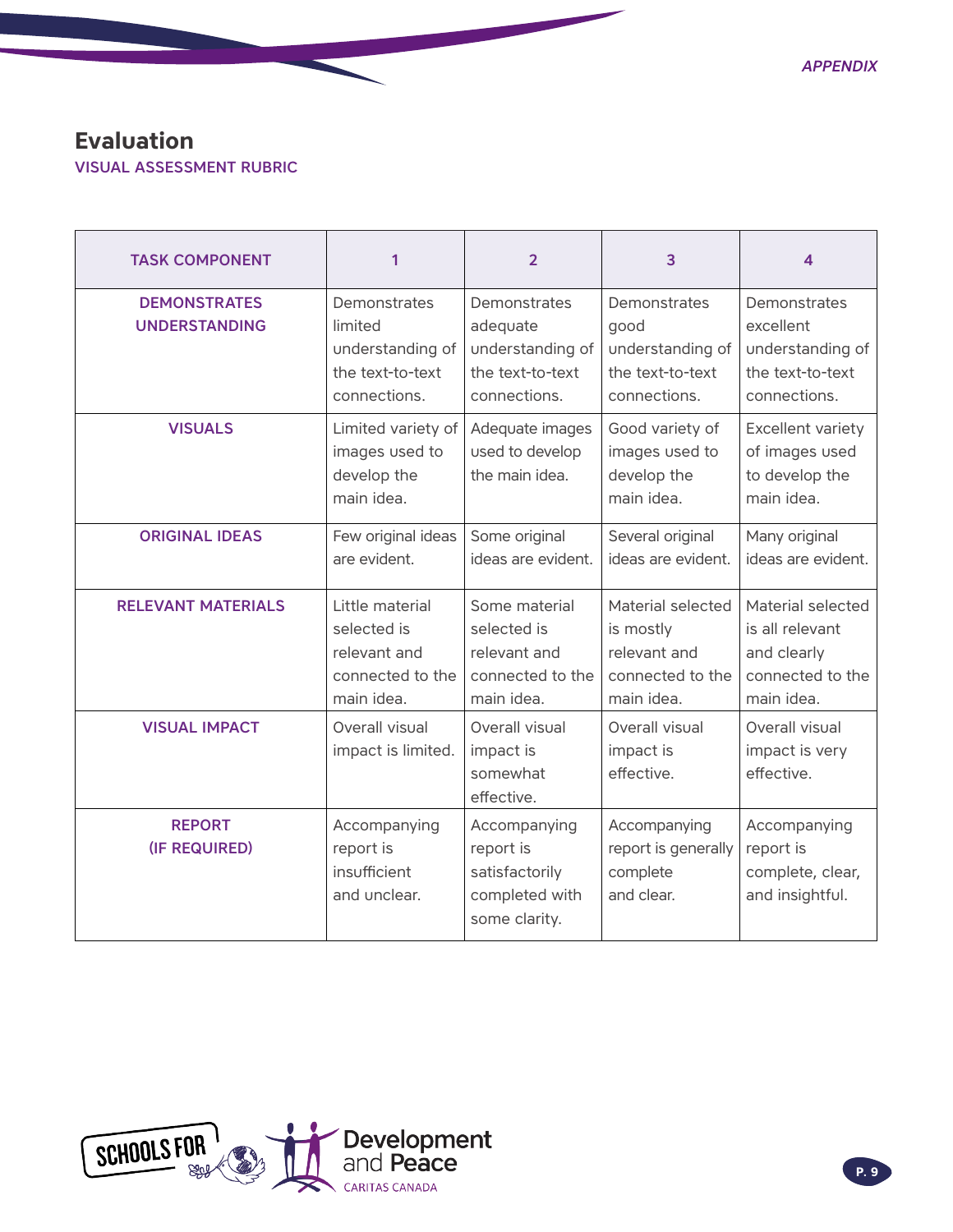### <span id="page-9-0"></span>**Cross Curricular Connections**

**NATIONAL OFFICE OF RELIGIOUS EDUCATION OF THE CANADIAN CONFERENCE OF CATHOLIC BISHOPS – "WE ARE STRONG TOGETHER" SERIES**

### RELIGIOUS EDUCATION

### GRADE 7

### **BELIEVE IN ME**

### **Unit 3: We Believe in God, the Father Almighty**

- **3.3** Who's in Control?
	- Distinguishes between good and bad uses of authority

### **Unit 4: We Believe in God, the Creator of Heaven and Earth**

- **4.3** Why Do I Need You?
	- Identifies ways Jesus reached out to those who were excluded and their obligation to do the same
	- Defines the meaning of human dignity.

### **ALBERTA EDUCATION PROGRAM OF STUDIES**

### ENGLISH LANGUAGE ARTS

### GRADE 7

#### **General Outcome 1**

Students will listen, speak, read, write, view and represent to explore thoughts, ideas, feelings and experiences.

#### **1.1 Discover and Explore**

Experiment with language and forms

*• Discuss and respond to ways that content and forms of oral, print and other media texts interact to influence understanding.*

#### **1.2 Clarify and Extend**

Combine ideas

*• Use talk, writing and representing to examine, clarify and assess understanding of ideas, information and experiences.*

### HEALTH AND LIFE SKILLS

### GRADE 7

### **Wellness Choices**

Students will make responsible and informed choices to maintain health and to promote safety for self and others.

### **Safety and Responsibility**

**W – 7.10** Identify and examine potential sources of physical/ emotional/ social support.

**W – 7.11** Identify characteristics of resiliency e.g. problem-solving skills, positive self-esteem, social bonding.